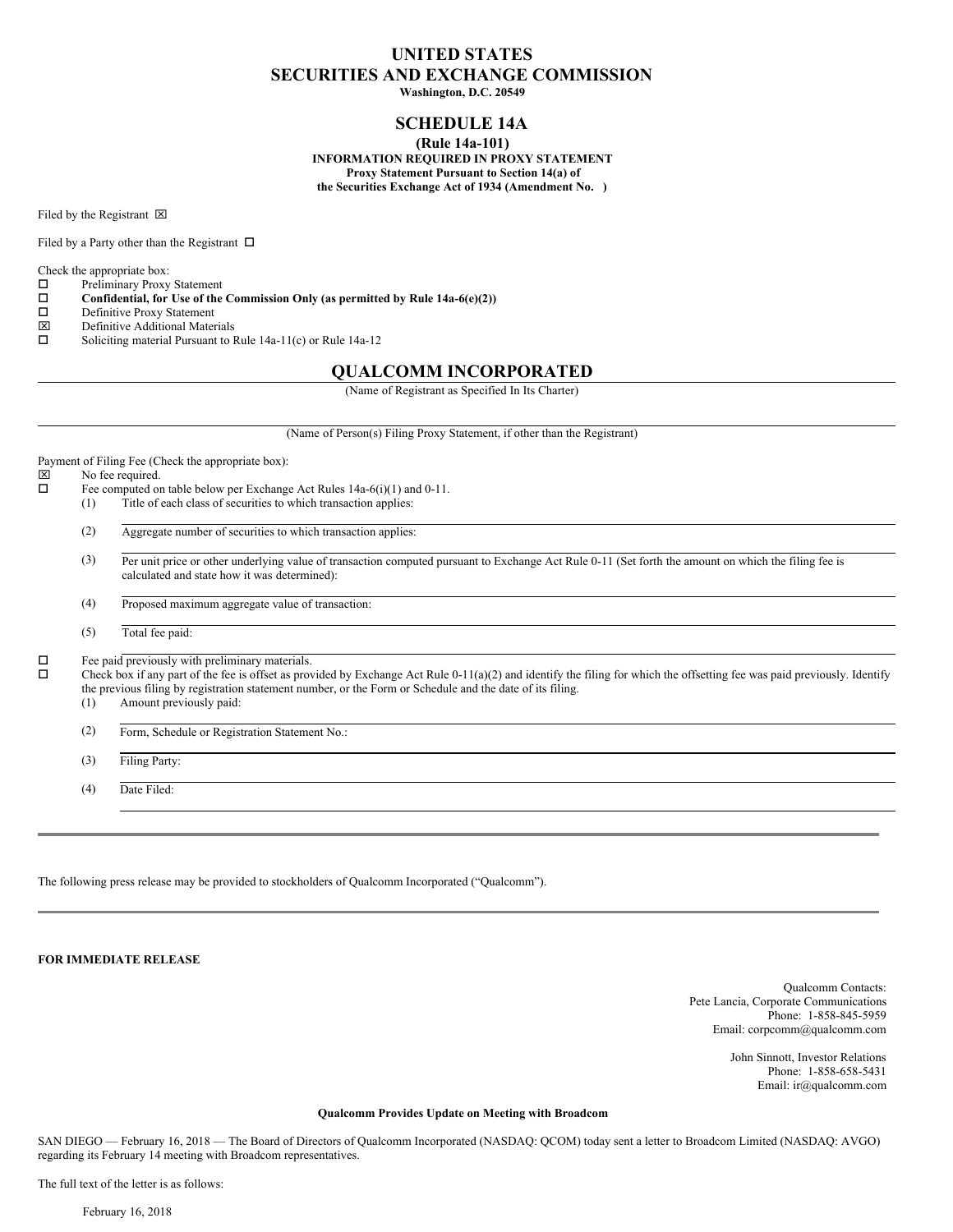Mr. Hock Tan President and Chief Executive Officer Broadcom Limited 1 Yishun Avenue 7 Singapore 768923

Dear Mr. Tan,

I am writing on behalf of the Board of Directors of Qualcomm Incorporated. In our February 14 meeting, Broadcom reiterated that \$82.00 per share is its best and final proposal. The Board remains unanimously of the view that this proposal materially undervalues Qualcomm and has an unacceptably high level of risk, and therefore is not in the best interests of Qualcomm stockholders.

That said, our Board found the meeting to be constructive in that the Broadcom representatives expressed a willingness to agree to certain potential antitrust-related divestitures beyond those contained in your publicly filed merger agreement. At the same time, Broadcom continued to resist agreeing to other commitments that could be expected to be required by the FTC, the European Commission, MOFCOM and other government regulatory bodies. Broadcom also declined to respond to any questions

about its intentions for the future of Qualcomm's licensing business, which makes it very difficult to predict the antitrust-related remedies that might be required. In addition, Broadcom insists on controlling all material decisions regarding our valuable licensing business during the extended period between signing and a potential closing, which would be problematic and not permitted under antitrust laws.

Our Board is highly cognizant of the need to protect Qualcomm's stockholders from the considerable risks of agreeing to a transaction that does not close. A breakup fee in the range proposed by Broadcom does not come close to compensating for those risks.

While the current Broadcom proposal is unacceptable, our Board is intensely focused on maximizing value for Qualcomm stockholders, whether through executing on its growth strategy or by selling the Company. Our Board is open to further discussions with Broadcom to see if a proposal that appropriately reflects the true value of Qualcomm shares, and ensures an appropriate level of deal certainty, can be obtained. If such a proposal cannot be obtained from Broadcom, our Board is highly confident in Qualcomm's ability to deliver superior near- and long-term value to its stockholders by continuing to execute its growth strategy.

Sincerely, Paul E. Jacobs Chairman of the Board

cc: Steve Mollenkopf Chief Executive Officer

Goldman Sachs & Co. LLC, Evercore and Centerview Partners are acting as financial advisors to Qualcomm. Paul, Weiss, Rifkind, Wharton & Garrison LLP, Cravath, Swaine & Moore LLP and DLA Piper LLP (US) are acting as legal advisors to Qualcomm.

For information about the 2018 Annual Meeting of Stockholders, please visit www.qcomvalue.com.

#### **About Qualcomm**

Qualcomm invents breakthrough technologies that transform how the world connects and communicates. When we connected the phone to the Internet, the mobile revolution was born. Today, our inventions are the foundation for life-changing products, experiences, and industries. As we lead the world to 5G, we envision this next big change in cellular technology spurring a new era of intelligent, connected devices and enabling new opportunities in connected cars, remote delivery of health care services, and the IoT — including smart cities, smart homes, and wearables. Qualcomm Incorporated includes our licensing business, QTL, and the vast majority of our patent portfolio. Qualcomm Technologies, Inc., a subsidiary of Qualcomm Incorporated, operates, along with its subsidiaries, all of our engineering, research and development functions, and all of our products and services businesses, including, the QCT semiconductor business. For more information, visit Qualcomm's website, OnQ blog, Twitter and Facebook pages.

#### **ADDITIONAL INFORMATION**

Qualcomm has filed a definitive proxy statement and WHITE proxy card with the U.S. Securities and Exchange Commission (the "SEC") in connection with its solicitation of proxies for its 2018 Annual Meeting of Shareholders (the "2018 Annual Meeting"). QUALCOMM SHAREHOLDERS ARE STRONGLY ENCOURAGED TO READ THE DEFINITIVE PROXY STATEMENT (AND ANY AMENDMENTS AND SUPPLEMENTS THERETO) AND ACCOMPANYING WHITE PROXY CARD AS THEY CONTAIN IMPORTANT INFORMATION. Shareholders may obtain the proxy statement, any amendments or supplements to the proxy statement and other documents as and when filed by Qualcomm with the SEC without charge from the SEC's website at www.sec.gov.

#### **CERTAIN INFORMATION REGARDING PARTICIPANTS**

Qualcomm, its directors and certain of its executive officers may be deemed to be participants in connection with the solicitation of proxies from Qualcomm's shareholders in connection with the matters to be considered at the 2018 Annual Meeting. Information regarding the identity of potential participants, and their direct or indirect interests, by security holdings or otherwise, is set forth in the proxy statement and other materials to be filed with the SEC. These documents can be obtained free of charge from the sources indicated above.

#### **CAUTIONARY NOTE REGARDING FORWARD-LOOKING STATEMENTS**

Any statements contained in this document that are not historical facts are forward-looking statements as defined in the U.S. Private Securities Litigation Reform Act of 1995. Additionally, statements regarding operating results for future years, growth in operating results and the factors contributing to future operating results; the resolution of licensing disputes and the impact and timing thereof; expected market, industry, geographic and organic growth and trends; future serviceable addressable market size and growth; anticipated contributions from and growth in new opportunities; benefits from planned cost reductions; technology and product leadership and trends; Qualcomm's positioning to benefit from any of the above; potential benefits and upside to Qualcomm's shareholders related to any of the above; and the regulatory process and regulatory uncertainty are forward-looking statements. Words such as "anticipate," "believe," "estimate," "expect," "forecast," "intend," "may," "plan," "project," "predict," "should," "will" and similar expressions are intended to identify such forward-looking statements. These statements are based on Qualcomm's current expectations or beliefs, and are subject to uncertainty and changes in circumstances. Actual results may differ materially from those expressed or implied by the statements herein due to changes in economic, business, competitive, technological, strategic and/or regulatory factors, and other factors affecting the operations of Qualcomm. More detailed information about